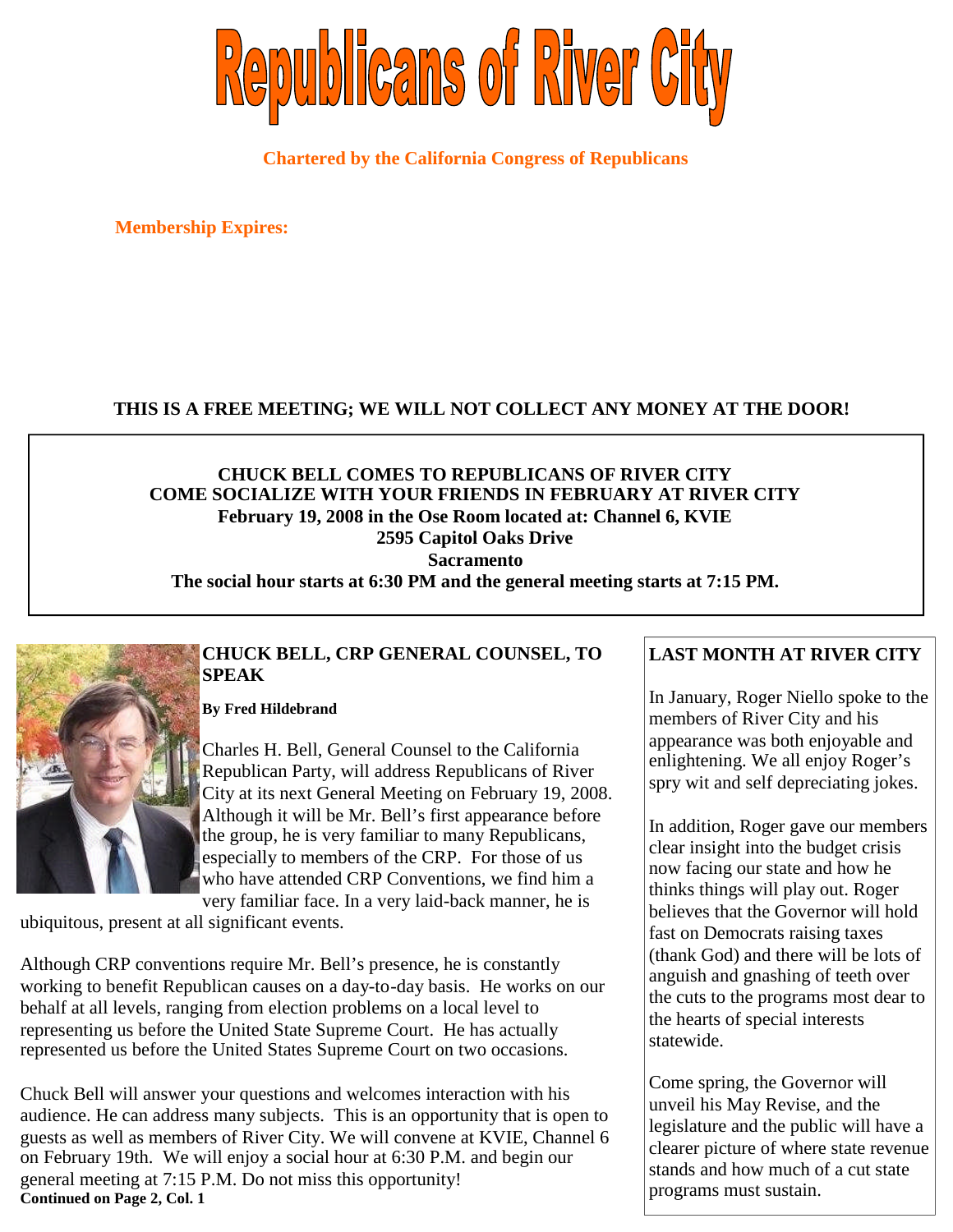# **CHUCK BELL**

#### CHARLES H. BELL, JR.

Chuck Bell is the senior partner in the campaign and election law firm of Bell, McAndrews, Hiltachk, LLP., of Sacramento and Santa Monica, California.

Mr. Bell is the General Counsel to the California Republican Party and the First Vice President of the RNLA. He was the founding chairman of the California Political Attorneys Association, and is a Vice President of the Federalist Society's Free Speech and Election Law Practice Group.

He has represented the California Republican Party before the U.S. Supreme Court in two cases, California Democratic Party v. Jones (2000) and McConnell v. FEC (2003).

He represented Governor Schwarzenegger during the 2003 recall election and in litigation matters after his election.

Mr. Bell is a graduate of Stanford University (A.B. 1968) and the Stanford Law School (J.D. 1974).



#### **THE MORTGAGE REFORM and ANTI-PREDATORY LENDING ACT of 2007**

#### **By Dan Lungren, Congressman, 3rd Congressional District**

Clearly government has a role to play in providing a social safety net for those adversely affected by downturns in the business cycle. All Americans are sympathetic to the plight of those who have been

**Page 2** harmed by the sub-prime mortgage restraint, it is my view that any debacle. It was for this reason that I voted in favor of H.R. 3915, the Mortgage Reform and Anti-Predatory Lending Act of 2007, which included reforms to prevent the practices that led to our current situation.

> The downturn in the housing sector has now spread to other sectors of the economy and, according to most analysts, economic growth has slowed to less than one percent. It was on this basis that the Speaker of the House Nancy Pelosi, Minority Leader John Boehner, and the White House negotiated an economic stimulus package. I supported this agreement because it was targeted, timely, and temporary. Unfortunately, due to the demands of Senate Majority Leader Reid, the stimulus package agreement was breached and these criteria ignored.

> The Senate bill sent back to the House was expanded in a manner that threatens to undermine its underlying purpose. For example, Peter Orszag of the Congressional Budget Office testified before the House Budget Committee, of which I am a member, on the need to implement the stimulus program in a timely fashion-sooner rather than later. Dr. Orszag expressed concern that including individuals in the program who paid no taxes could create administrative problems that would delay the issuance of rebate checks for all Americans. This is noteworthy in that if any stimulus package is to work, it is essential that money get to consumers as soon as possible. If funds are distributed too late, the money will have no impact on a potential recession. Thus, the Senate language expanding the stimulus package to non-taxpayers threatens to undermine the timeliness and effectiveness of the effort to stimulate the economy.

> Furthermore, as someone who came to the Congress to fight for budgetary

stimulus proposal must be targeted to stimulate economic growth rather than attempt to score political points. Unlike the original agreement negotiated between the House Leadership and the White House, the Senate language added to this package is not narrowly targeted to stimulate growth. Furthermore, it would contribute to budgetary excess which will increase the Fiscal Year 2007 deficit from \$162 billion to \$410 billion in FY 09.

At a time when the Congress has so little credibility with respect to the budget, insufficiently targeted benefits based upon political rather than economic considerations would send precisely the wrong message to the financial markets. Those of us in the Congress have a responsibility to ensure that our actions do not open the door to further budgetary excess. It is not a good sign that as soon as the ink was dry on the House vote to accept the Senate language, the House leadership already began to discuss a second stimulus package. In light of the fact that language in the Senate stimulus package enacted by the Congress entails costs which run through fiscal year 2018, it is hard to see how this action was targeted and temporary. The federal budgetary imbalance presents problems which threaten permanent damage to the U.S. economy. Accordingly, the failure of the Congressional leadership to produce remedial action which was timely, targeted, and temporary led me to vote against the stimulus package.

Finally, it should be noted that the current discussions within the House and Senate Leadership about letting the 2001, 2002 and 2003 tax cuts expire, are tantamount to announcing that there will be a tax increase after 2010. This in my view will likely have the effect of working against the purpose of the stimulus package. **Continued on Page 3, Col. 3**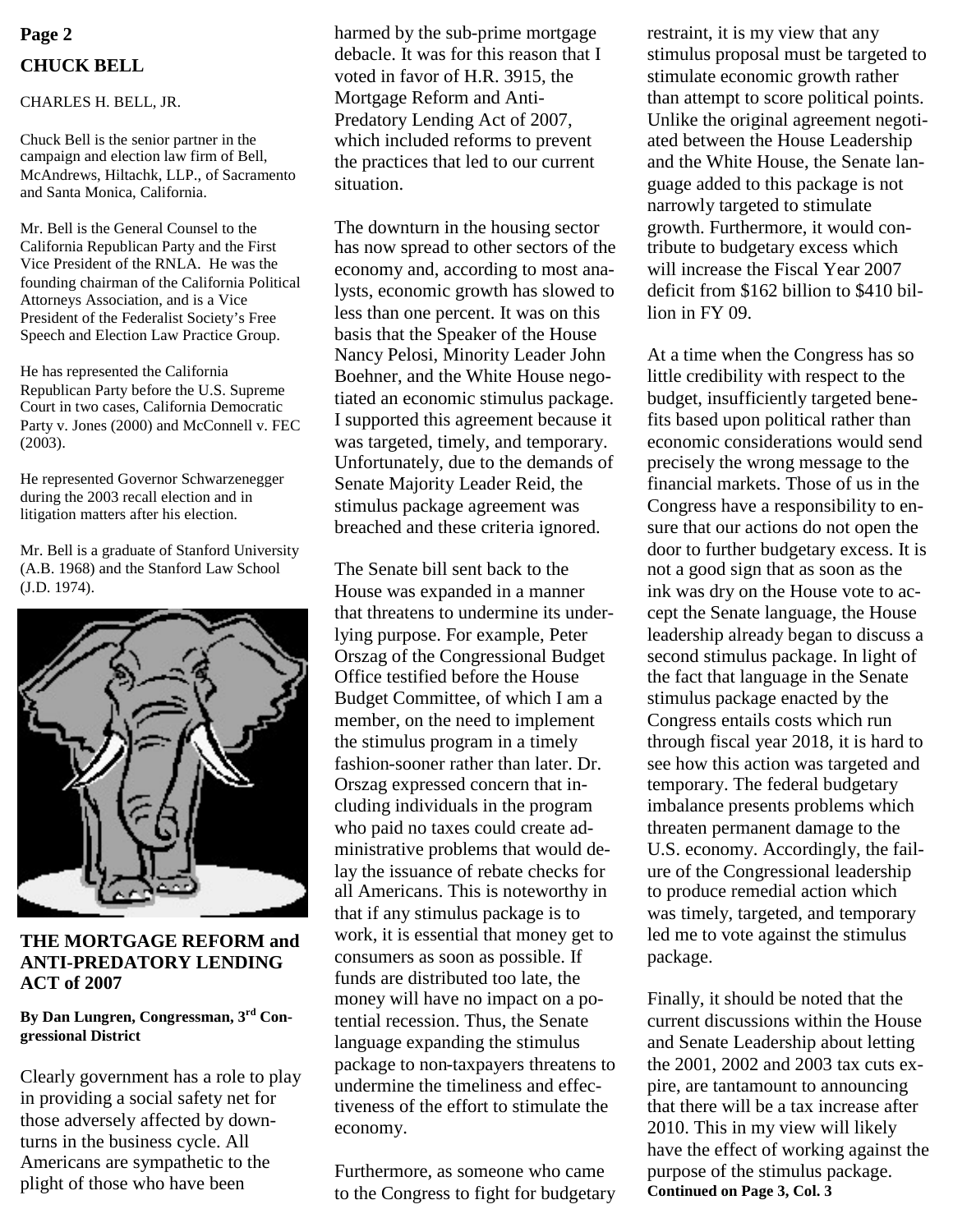# **Page 3 IN MY OPINION:**

#### **STATE FISCAL CRISIS by Christopher Angle**

We are entering a new year, and it appears that the state is heading for yet another fiscal crisis. At this time, there appears to be at \$14 billion dollar shortfall between what the state will take in and what it will spend. Given the financial difficulty that the state always appears to be flirting with, one cannot escape the nagging feeling that something has gone fundamentally wrong.

Although it is tempting to blame the current occupants of the legislature for the predicament in which the state finds itself, the reality is that the problem is closer to where we (the voters) reside. Roughly 85% of the state budget is pre-allocated before the legislature ever starts arguing. The people of California through various initiatives, along with the federal government, have managed to tie up the state budget. The most egregious of these initiatives is Proposition 98, which mandated that 40% of each dollar of tax revenue be allocated to education whether it needs it or not. With the automatic spending formulas that are currently in place as a result of these initiatives, education takes up nearly 50% of the state budget. The process is largely on auto-pilot, and the legislators have limited flexibility to craft reasonable budgets. The automatic spending formulas have resulted in a structural deficit that defies a permanent solution.

Clearly this method of auto-pilot ballot box budgeting has not worked and desperately needs to be reformed. Schwarzenegger has proposed dealing with the structural deficit through a constitutional amendment requiring automatic spending cuts when revenues fall. Although this solution is better than

nothing, it does not go to the heart of the problem. It injects another level of automation into a process that desperately needs less.

The fundamental problem with budgeting through initiatives is that it is asking people (the voters) to make financial decisions with no overall context as to how this individual spending item that they are being asked to approve impacts the entire state budget. Furthermore, most voters do not have the time to obtain the context that would be necessary to make a wise spending decision. The theory behind representative democracy is that we elect people to make decisions for us that we do not have the time or the expertise to make for ourselves. We, the voters, then judge the representatives on the outcome. By creating spending mandates at the ballot-box, we have short-circuited this process and landed in our present predicament.

Repairing the damage will require an initiative repealing previous voterapproved spending mandates, as well as a constitutional amendment prohibiting the creation of new mandates through the initiative process. Such an effort will require a serious, well-funded, voter educational effort to precede it, since any such initiative will face massive resistance from entrenched special interests. Such a fight, although difficult, is absolutely necessary if California is to break out of the cycle of structural deficits and fiscal crisis' that have characterized the last few years.

#### **DID YOU KNOW**

Did you know you can now pay your River City dues on line?

It's easy. Just set your computer browser to REPUBLICANS OF RIVER CITY, click on JOIN, and fill out the form. Then click on the SUBMIT button and fill in the credit card information.

#### **MORTGAGE REFORM**

Such speculation about this potential revenue source can stifle business planning and long term investment horizons. This will have a harmful impact on the economy at the present time because it creates doubt and ambiguity about future economic policy. Thus, if the real intention is to stimulate economic growth, the Congress should enact legislation making the 2001, 2002 and 2003 tax cuts permanent. This, coupled with an accommodative monetary policy by the Federal Reserve is most likely to avert a recession and promote long term economic growth.

## **ON THIS DATE IN HISTORY**

February 1, 1865 – Chief Justice Salmon Chase, swears in Republican John S. Rock, first African-American to be admitted to practice before the U. S. Supreme Court.

February 3, 1870 – After passing the House with 98% support and 97% Democrat opposition, Republicans' 15th Amendment is ratified, granting the vote to all Americans regardless of race.

February 8, 1894 - Democrat Congress and Democrat President Grover Cleveland join to repeal Republicans' Enforcement Act, which had enabled African-Americans to vote.

February 12, 1909 - On 100th anniversary of Abraham Lincoln's birth, African-American Republicans and women's suffragists Ida Wells and Mary Terrell co-found the NAACP.

February 25,  $1870 - A$  former slave, Mississippi Republican Hiram Revels, becomes the first African-American U. S. Senator.

February 27, 1860 – Abraham Lincoln launches his campaign for the Republican presidential nomination with speech at the Cooper Institute in New York.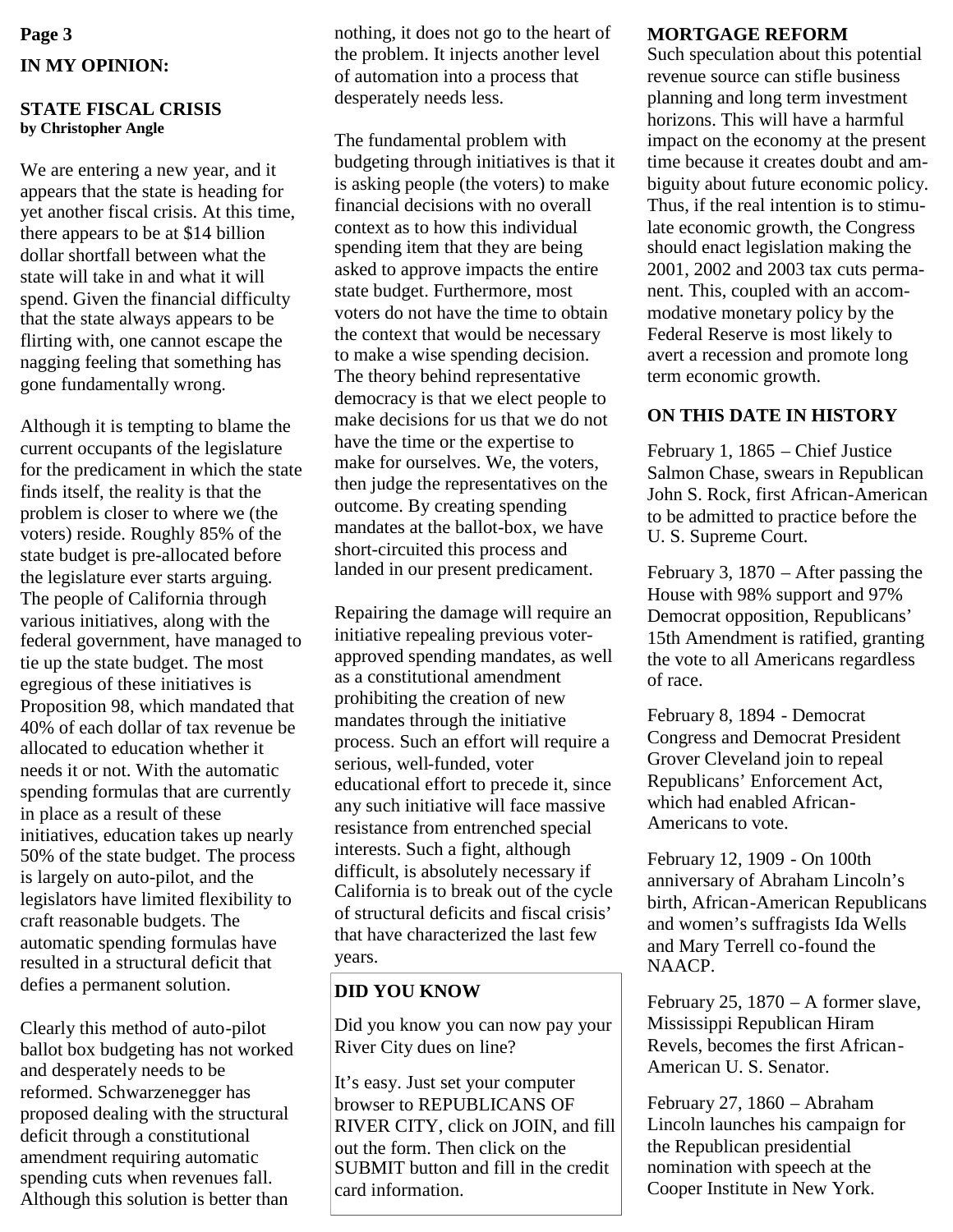#### **Page 4**

## **Governor Announces \$6 Million in Grants to Help California's Veterans Find New Jobs**

Continuing his commitment to California's brave servicemen and women, Governor Schwarzenegger today announced more than \$6 million in grants to help military veterans as they return to the civilian workforce. The Governor made the announcement in Los Angeles at Managed Career Solutions, Inc. which will receive \$500,000 in grant funds to assist 300 county residents obtain and retain well-paid jobs in high-growth industries. The \$6 million in Workforce Investment Act (WIA) funds will help more than 1,500 newly discharged veterans find jobs. Additionally, the 12 agencies and organizations across California receiving the grants have committed matching funds of almost \$4 million to further expand their job training programs, for a total investment of nearly \$10 million.

These funds will help our veterans get jobs in high-growth industries and ease their transition back to civilian life. A recent U.S. Department of Veterans Affairs study found that 18 percent of the veterans who sought jobs within one to three years of discharge were unemployed, while one out of four who did find jobs earned less than \$21,840 a year. The Governor believes this is unacceptable and that our veterans deserve better. So, California is taking action.

The \$6 million in grants will focus on identifying military transferable skills and determining career paths to industries that offer livable wages, benefits and career advancement opportunities.

Veterans can expect to receive a variety of training in high-growth fields such as health care, emergency medical technology, construction, security, law enforcement and computer services.

The grants will also be used to target those veterans with serviceconnected disabilities or other significant barriers to employment.

The projects funded will also provide supportive services, placement, and follow-up through a case management approach and these programs are expected to run through December 2009.

The 12 agencies and organizations across California receiving these grants include:

Awardees; County; Total Award:

Able-Disabled Advocacy, Inc. San Diego, \$500,000; Fresno County, Fresno, \$500,000; Imperial Valley Regional Occupation, Imperial, \$500,000; Lutheran Social Services, Los Angeles, \$500,000; Managed Career Solutions, Inc., Los Angeles, \$500,000; Northern Santa Clara Valley Job Training Consortium, Santa Clara,

## **Republicans of River City Board of Directors:**

Carl Burton, President Marian Higdon, Director 1st Vice President Fred Hildebrand, Director Betty Axup, 2nd Vice President Mary Pearson, Director William Chan, Membership Secretary Al Rogel, Director Robert Evans, Treasurer Carey Stirling, Director Paul Green, Past President Barbara Sullivan, Director George Bradshaw, Director Cambria King, Director Richard Eigenheer, Director Florin Ciuriuc, Associate Director Ed Gorre, Director Marko Mlikotin, Associate Director

#### \$500,000;

Orange County, Orange, \$500,000; San Diego Imperial Counties Labor Council Training, San Diego, \$500,000; SELACO Workforce Investment Board, Los Angeles, \$500,000;

State Center Community College District, Fresno, \$500,000; Swords to Plowshares, San Francisco, \$500,000; Vietnam Veterans of San Diego, San Diego, \$500,000.







**ublished by the Republicans of River City:**

Volume 2008, Issue 2 P. O. Box 1776 Carmichael, CA 95609-1776

Editor: Robert Evans Telephone 359-5741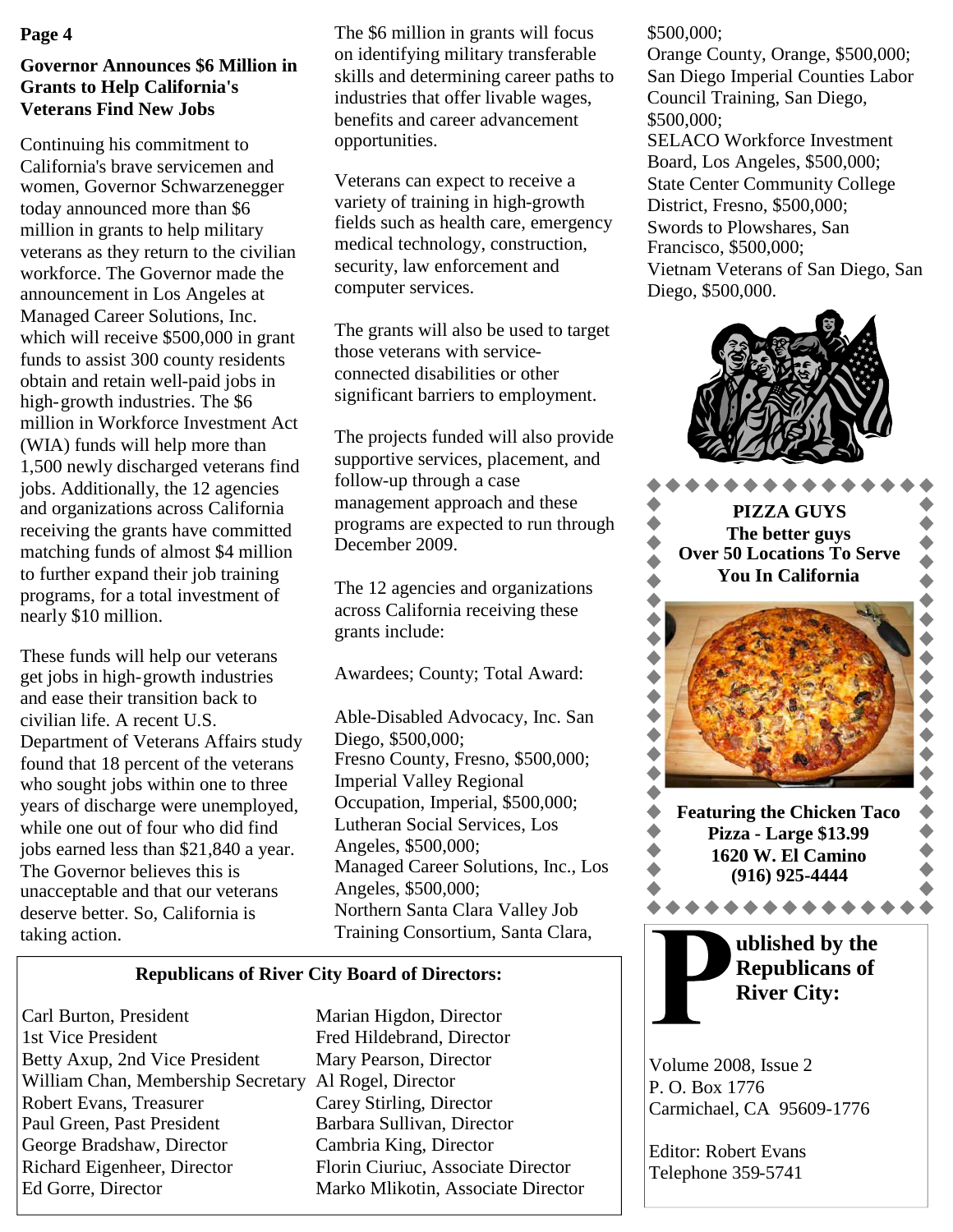**Page 5**



# **THE GOVERNOR'S CORNER**

**Governor Meets With Mexico President Felipe Calderón, Builds On Strong Partnership BET ONE 1 at the supplement of the Schwarzenegger Between California And Mexico**

Governor Schwarzenegger met with Mexico President Felipe Calderón at the State Capitol in Sacramento to further strengthen California's crossborder partnership and collaboration with Mexico. In this meeting, the Governor discussed the many shared challenges California and Mexico face, including ensuring the safety of our citizens, protecting the environment and keeping our economies strong. The two leaders also discussed ways to strengthen ties and formalize partnerships to exchange information, expertise and technology. As part of these efforts, officials from both California and Mexico will sign a Memorandum of Understanding (MOU) to team up in the fight against climate change, protect the environment and conserve our precious natural resources.

#### **Strengthening ties with Mexico is key to our current and future economic health**.

Boosting trade, tourism and goods movement between California and Mexico creates jobs and helps our economies grow.

- Mexico is California's top trade partner. Mexico is California's number one export market, with \$19.6 billion in export trade flowing to Mexico from California. These exports sustain thousands of California businesses and support nearly 200,000 jobs.
- Since 2002, California's agricultural exports to Mexico

have nearly doubled in value, making it one of the state's fastest growing export markets. Mexico alone accounts for 15 percent of California's annual goods exports.

- California's agricultural exports to Mexico represent an estimated 5 percent of the total U.S. agricultural exports to this market.
- Mexico is California's top international tourism market. According to the California Travel and Tourism Commission, California had approximately 8.6 million Mexican visitors in 2005.
- While here, visitors from Mexico spent an estimated \$1.6 billion in California, ranking first among all international markets.
- The Governor shares President Calderón's commitment to investing in infrastructure. Since taking office, President Calderón has called for unprecedented investment in Mexico's infrastructure, including a publicprivate infrastructure plan to build railways, roads, seaports, airports, telecommunications, water supply systems, dams, electricity and oil installations.

Investing in infrastructure on both sides of the border and utilizing public-private partnerships is an investment in the future and will improve goods movement, trade and quality of life in California and Mexico for years to come.

Officials from the United Mexican States' Ministry of Environmental and Natural Resources and California's Environmental Protection Agency, Resources Agency and Department of Food and Agriculture signed an MOU to improve cross-border collaboration on environmental protection.

This MOU is an agreement between Mexico and California to work

cooperatively on ways to enhance policies for environmental protection and sustainable natural resources. The agreement calls for a Joint Action Plan to be developed and implemented by the signing agencies.

#### **ASSEMBLYMAN NIELLO ANNOUNCES NEW BUDGET WEBSITE**

With a projected budget deficit of \$14.5 billion, the State Budget will be the biggest challenge for lawmakers during this year's legislative session. Assemblyman Niello and the Assembly Republican Caucus have developed a new website that will enable taxpayers to keep in touch with the daily grind of this year's budget process.

The site contains all of the latest news and facts and figures about the budget from the Legislative Analysts Office and the Department of Finance. In addition, news releases and editorials will be available that will inform the public of what Assembly Republicans are doing to find significant budget savings to reduce our state's budget deficit, reform the budget system and defend Californians from higher taxes.

"As lawmakers and the Governor consider many different options in the coming months to address our severe budget problems, it is important that California taxpayers stay informed and get involved to demand action from their government. We hope that you will find our new budget website to be a valuable tool as Assembly Republicans fight on your behalf to cut wasteful spending and resist attempts to punish taxpayers to pay for Sacramento's wasteful spending habits," said Assemblyman Niello.

Please go to Assemblyman Niello's webpage at www.assembly.ca.gov/ niello and click on the "Protecting California taxpayers" module in the middle of the page.